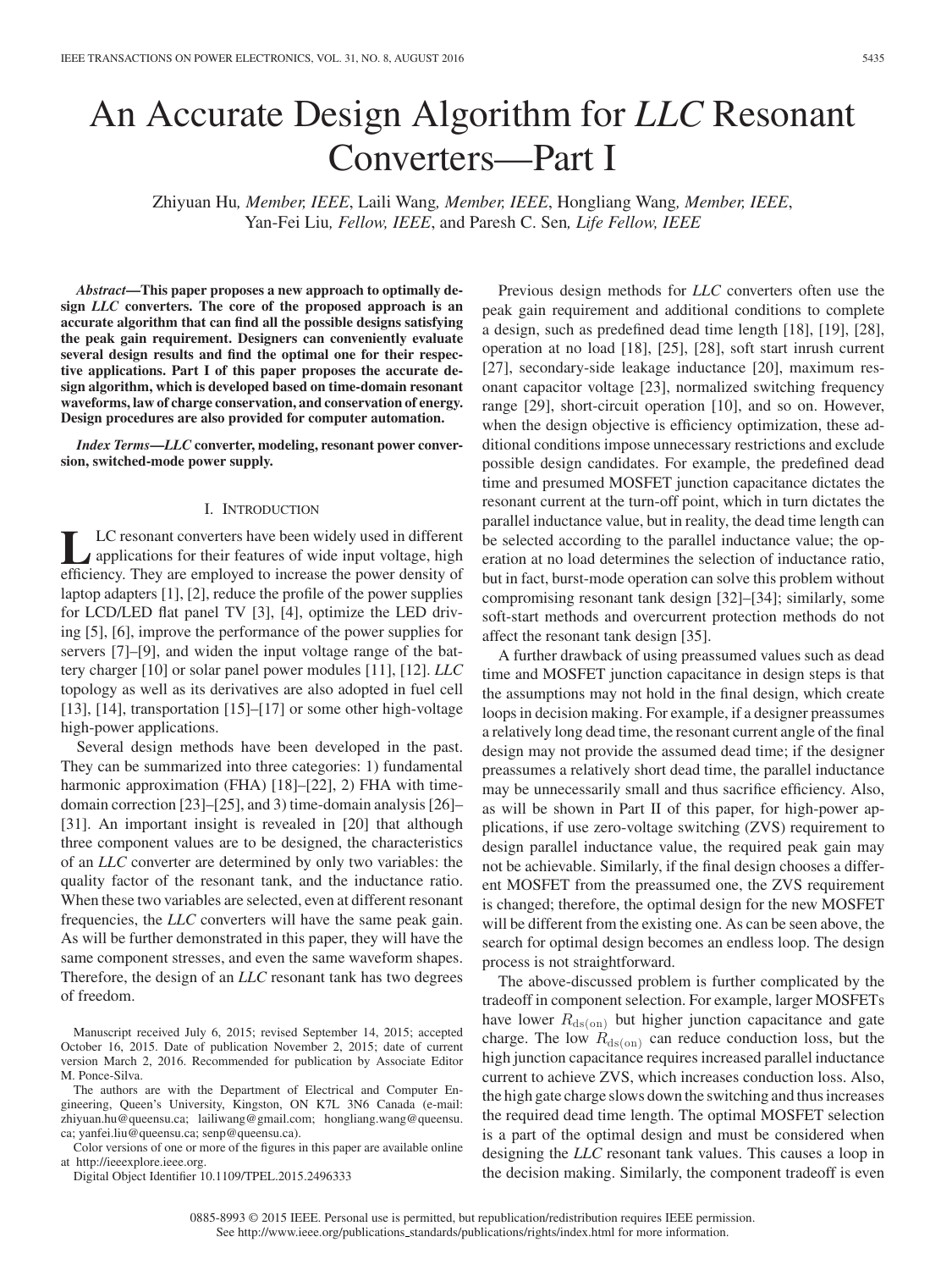more complicated when considering magnetic design. Different resonant frequencies and inductance values have impact on core material selection, air gap length, and leakage inductance, which in turn has impact on efficiency. The magnetic design is a part of the optimal design and should be considered when designing the *LLC* resonant tank values. This again causes a loop in decision making.

When all of the above factors are taken into consideration in searching for an optimal design, existing design methods are incompetent, because the approach they take is to mix all restrictions together, and try to find a single solution. Some restrictions are rather arbitrary, so the solution will not be optimal. More importantly, the problem becomes too large to solve. Two key considerations—peak gain point and resonant current waveform—do not have closed-form solutions in some operation modes. As a result, there is no closed-form formula to find the optimal design. A large number of trial and errors are inevitable in the design process.

One approach to tackle the above problem is to develop an ultimate computer program that take into account everything and conduct a global search for an optimal design [31]. However, the complexity of the mathematical model increases exponentially with the number of factors considered. Especially, when considering parasitic and nonlinear components, the mathematical model can never be as accurate and flexible as simulation. In addition, different applications have different restrictions and preferences. It is almost impossible to develop one program to serve all.

The proposed approach to solve the optimal design problem is to decouple the problems. Mathematical model and simulation tool can be used together to solve each subproblem efficiently. The first step is to find all the possible designs that have the required peak gain, without using any arbitrary assumptions. In this step, the design candidates are narrowed down from virtually unlimited to a handful. The second step is to conduct loss analysis, ZVS evaluation, and include other design restrictions to find the optimal design. Since the candidate resonant tank values are already given in the first step, simulation tool can be used to get accurate evaluation results. For example, one can use simulation tools to evaluate several MOSFETs in a few candidate resonant tank designs. The design effort can be greatly reduced comparing to methods that involve global search and endless decision-making loops.

At the core of the above-mentioned design approach is an algorithm that can accurately find all the candidate designs that meet the peak gain requirement. According to the two-degreeof-freedom insight discussed above, there will be many design candidates—combinations of inductance ratio and quality factor—that meet the peak gain requirement. Each design candidate provides a different performance tradeoff between nominal and worst-case operating conditions. The optimal design for a particular application should exist among the candidates. The selection should be based on loss analysis, but the difficulty is how to find the design candidates. It has been agreed that FHA has large error in predicting the peak gain [19], [20], [25], [27], [28], [30]. Instead, simulation is much more accurate. In [20], a peak gain versus quality factor versus inductance ratio graph is



Fig. 1. Topology of the *LLC* Converter.

generated using simulation approach. However, an application may have candidates beyond the graph (e.g., very large gain or very small quality factor), and then, the graph will be inadequate. In [30], the peak gain point of a given *LLC* converter can be mathematically estimated through curve-fitting and linear approximation techniques. But the method cannot search for all possible designs based on specified peak gain value and power level.

Part I of this paper will propose an accurate algorithm to find all possible *LLC* converter designs that can provide the exactly required peak gain. Part II of this paper will investigate use of the proposed algorithm in different application scenarios, discuss further insight of the design results, and provide a design procedure. The sections in Part I are organized as follows: Section II introduces operation modes and design variables. Section III discusses the physical relations that will be used in derivation. Sections IV and V derive mathematical solutions for the peak-gain point waveform and the design procedures. Section VI verifies the accuracy of the proposed algorithm. Section VII concludes Part I of this paper.

#### II. OPERATION MODES AND DESIGN VARIABLES

## *A. Definition of Operation Modes and Time Points*

The topology of the *LLC* converter is illustrated in Fig. 1. The *LLC* resonant tank consists of a resonant inductor  $L_r$ , a resonant capacitor  $C_r$ , and a parallel inductor  $L_p$  in parallel with the load. Variable switching frequency is used to regulate the output voltage. The half-bridge inverter applies a squarewave voltage across the *LLC* resonant tank.

In frequency-domain analysis, the output voltage gain can be calculated by the impedances of the resonant tank using FHA [36]. When the resonant current is *lagging* the applied square-wave voltage, the *LLC* resonant tank is inductive. Further increasing the switching frequency will increase the inductive impedance and thus reduce the output voltage gain. Likewise, when the resonant current is *leading* the applied square-wave voltage, the *LLC* resonant tank is capacitive. Further decreasing the switching frequency will increase the capacitive impedance and thus also reduce the output voltage gain. Therefore, the peak gain point occurs when the resonant current is *in phase with* the applied square-wave voltage. In this scenario, the resonant tank impedance is the lowest (only resistive); thus, the output voltage gain reaches the peak.

However, the peak gain value and switching frequency at which the peak gain occurs are difficult to determine using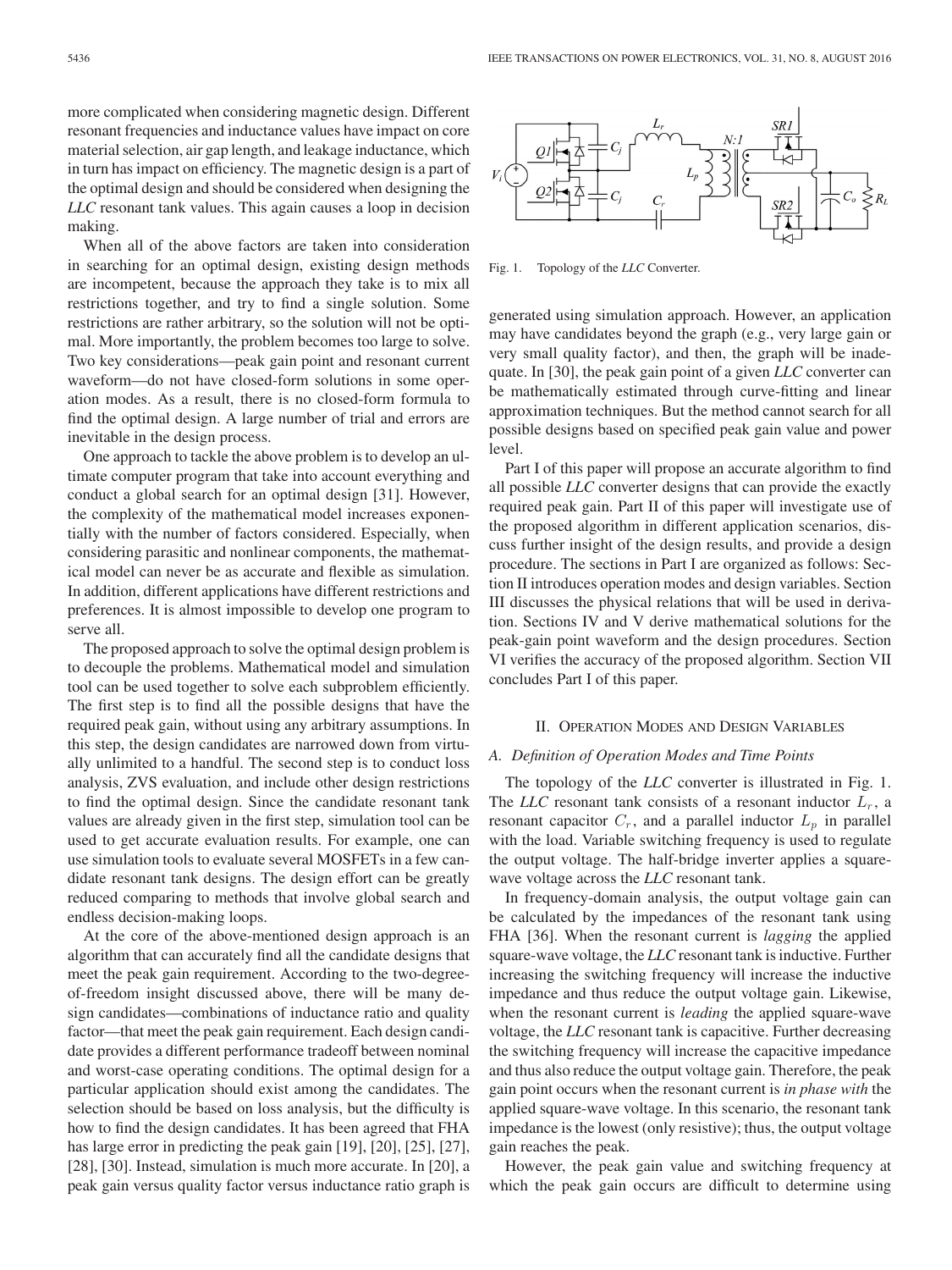

Fig. 2. Waveforms at the peak gain point in PN mode.

frequency-domain analysis, because  $L_p$  is periodically clamped by the output capacitor; thus, the operation of resonant tank is nonlinear and variable depending on the operating conditions. The equivalent impedance of the resonant tank is changed accordingly and is difficult to calculate. Therefore, in order to accurately solve the peak gain problem, time-domain analysis is necessary.

In time domain, the peak gain point can be understood from maximum input power point of view. The input power of an *LLC* converter is the product of input voltage, input charge of each switching cycle, and switching frequency. When input voltage reduces, in order to provide the same amount of input power, the per-cycle input charge must increase. The peak gain point occurs when the per-cycle input charge reaches the peak point: further reducing input voltage will cause the maximum input power to reduce. The per-cycle input charge peaks when resonant current is *in phase* with the square-wave input voltage, which is the total equivalent resonant frequency point of the *LLC* resonant tank taking into account the partial resonance of  $L_p$ . At the total equivalent resonant frequency point, the amplitude of the resonant current reaches the peak, and so does the percycle input charge. Either increasing or decreasing switching frequency will increase reactive input current and thus reduces the per-cycle input charge. Above statements hold true when the switching frequency factor is taken into consideration. This is because near the total equivalent resonant frequency point, the change rate of per-cycle input charge is much greater than the change rate of switching frequency. Therefore, the peak gain point happens at the peak per-cycle input charge point, which is when resonant current is *in phase* with the square-wave input voltage.

Time-domain analysis shows that the *LLC* converter has four operation modes when the output voltage gain is below unity and four operation modes when the output voltage gain is above unity [26]. These operations modes have different naming



Fig. 3. Waveforms at the peak gain point in PON mode.

TABLE I DEFINITION OF TIME POINTS

| Time point | Definition                                                       |  |
|------------|------------------------------------------------------------------|--|
| $t_F$      | Fall edge of the high-side MOSFET gate.                          |  |
| $t_f$      | Fall edge of the low-side MOSFET gate.                           |  |
| $t_{X}$    | Extinction point of the output current of a positive half-cycle. |  |
| $t_x$      | Extinction point of the output current of a negative half-cycle. |  |
| $t_C$      | Conduction point of the output current of a positive half-cycle. |  |
| $t_{c}$    | Conduction point of the output current of a negative half-cycle. |  |

conventions in [26] and [30]. This paper adopts the naming convention from [30], i.e., use positive–negative (PN) mode and positive-zero-negative (PON) mode to describe the two possible modes at the peak gain point.

Depending on the design of the resonant tank, the peak gain point may occur in PN or PON mode. The waveforms are shown in Figs. 2 and 3. The definition of time points are summarized in Table I.

In Fig. 2, a full switching cycle of the PN mode is shown. Assuming the dead time is negligible, the half-bridge point voltage  $(v_{HB})$  is a square wave, which divides the positive and negative half-cycles. During the positive half-cycle, the output current of the opposite output diode (N interval) begins as soon as the output current of the P interval is extinct. The mode name PN depicts this operation.

In Fig. 3, a full switching cycle of the PON mode is shown. There is an interval with no output current between  $t<sub>X</sub>$  and  $t<sub>c</sub>$ (O interval). The mode name PON depicts this operation.

In both Figs. 2 and 3, the resonant current  $i_{Lr}$  is zero at  $t_f$ and  $t_F$ , indicating the operation is at the peak gain point. As will be demonstrated in the next section, each segment of the  $i_{Lr}$  waveform is a sinusoidal curve. Therefore, the curve angles at  $t_f$  and  $t_F$  are 0 and  $\pi$ , respectively. Also, the intervals can be expressed in radians. They are summarized in Tables II and III.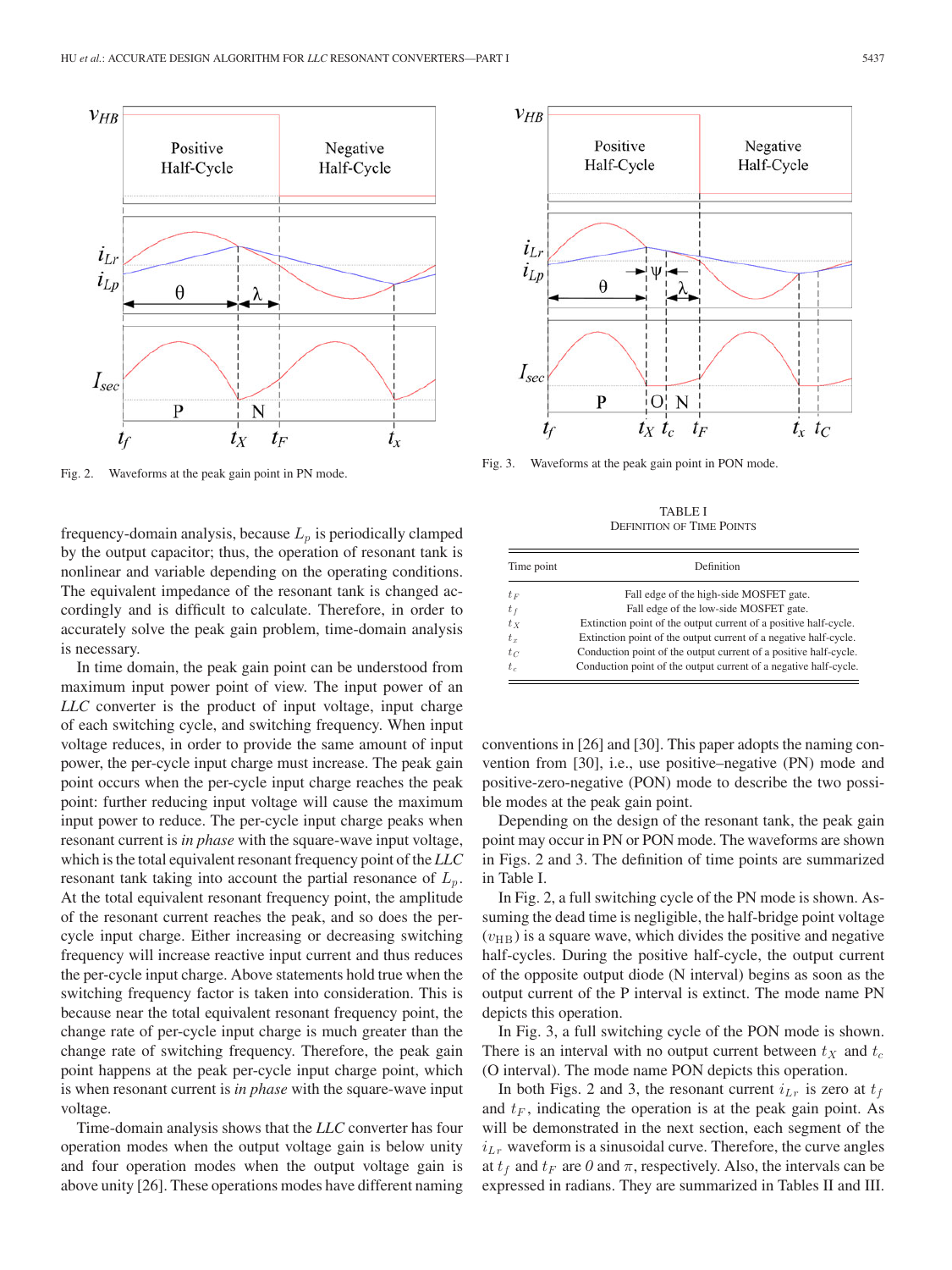| <b>TABLE II</b>                    |
|------------------------------------|
| DEFINITION OF INTERVALS IN PN MODE |

| Interval | Boundary            | Time length | Radian |
|----------|---------------------|-------------|--------|
|          | From $t_f$ to $t_X$ | $t_{fX}$    | θ      |
|          | From $t_x$ to $t_F$ | $t_{X,F}$   |        |

TABLE III DEFINITION OF INTERVALS IN PON MODE

| Interval | Boundary            | Time length | Radian |
|----------|---------------------|-------------|--------|
| P        | From $t_f$ to $t_X$ | $t_{fX}$    |        |
| $\Omega$ | From $t_X$ to $t_c$ | $t_{Xc}$    | Φ      |
| N        | From $t_c$ to $t_F$ | $t_{c}F$    |        |

## *B. Design Variables and Derivation Methodology*

The objective of the proposed algorithm is to find all possible designs of  $L_r$ ,  $C_r$ ,  $L_p$ , which have the exact peak gain value as required. Based on the design results, one can further derive design solutions that have higher peak gain than required; however, unnecessarily high peak gain will compromise the efficiency. Therefore, in most cases, the optimal design has the exact required peak gain value. The proposed algorithm is based on accurate time-domain solution at the peak gain point; therefore, it can push the design parameters to the optimal point closer than existing design methods. The ZVS condition should be verified after all the design solutions are found. This is because the ZVS condition depends on the resonant current (the reversing current at the beginning of each half-cycle); this information is only available after a design solution is given.

The proposed algorithm uses the input voltage range, output voltage, maximum load current, minimum switching frequency, and required peak gain value, which are normally known for a specific design. The minimum switching frequency can be selected based on the available magnetic core size to avoid saturation. Since the efficiency is optimal at the unity gain point, the turns ratio *N* can be chosen accordingly, and then, the peak gain value is determined.

The algorithm derivation is based on equations established using time-domain resonant tank waveforms and insights of charge conservation and energy conservation in *LLC* converters. The basic physical relations used in derivation are discussed in the next section.

# III. BASIC PHYSICAL RELATIONS USED IN DERIVATIONS

The basic physical relations in an *LLC* circuit are discussed in this section. They are used in derivations in the following sections.

## *A. Input Charge and Resonant Capacitor Voltage*

The input charge from the input voltage source to the *LLC* power stage usually consists of positive and negative charges due to the reactance of the resonant tank. The net input charge can be calculated from the voltage variation of the series-resonant



Fig. 4. Typical waveforms of half-bridge *LLC* converters.

capacitor over the period at which energy exchange takes place between the input voltage source and the *LLC* power stage. Fig. 4 shows typical waveforms of half-bridge *LLC* converters. The energy exchange period can be identified from the input current waveform  $i_{Q1}$ : there is negative input charge from  $t_f$ to the zero-crossing point  $t_o$ ; and there is positive input charge from  $t<sub>o</sub>$  to  $t<sub>F</sub>$ . The net input charge can be calculated from the  $C_r$  voltage at  $t_f$  and  $t_F$ , as derived in the following equation:

$$
Q_{\text{net}} = Q_{\text{neg}} + Q_{\text{pos}}
$$
  
=  $C_r (v_{Cr, \text{to}} - v_{Cr, tf}) + C_r (v_{Cr, tF} - v_{Cr, \text{to}})$   
=  $C_r (v_{Cr, tF} - v_{Cr, tf}).$  (1)

For half-bridge *LLC* converters,  $v_{Cr,tf}$  and  $v_{Cr,tf}$  are symmetrical to a half of the input voltage. Therefore,  $v_{Cr,tF}$  can be expressed as a function of  $v_{Cr,tf}$  as

$$
\frac{V_i}{2} - v_{Cr,tf} = v_{Cr,tF} - \frac{V_i}{2} \Rightarrow v_{Cr,tF} = V_i - v_{Cr,tf}.
$$
 (2)

Combining (1) and (2) gives

$$
Q_{\text{net}} = C_r \left( V_i - 2v_{Cr, tf} \right). \tag{3}
$$

Assuming 100% efficiency, the input energy in a switching cycle equals the output energy in that switching cycle. The input energy can be derived from the input charge and the input voltage. This relation can be expressed as

$$
E_{o,\text{per-cycle}} = \frac{V_o^2}{R_L f_s} = V_i Q_{\text{net}}.\tag{4}
$$

Combining (3) and (4) gives

$$
v_{Cr,tf} = \frac{C_r R_L V_i^2 f_s - V_o^2}{2R_L f_s C_r V_i}.
$$
\n(5)

The minimum switching frequency occurs at minimum input voltage and full load. According to (5),  $v_{Cr}$  at  $t_f$  and the  $C_r$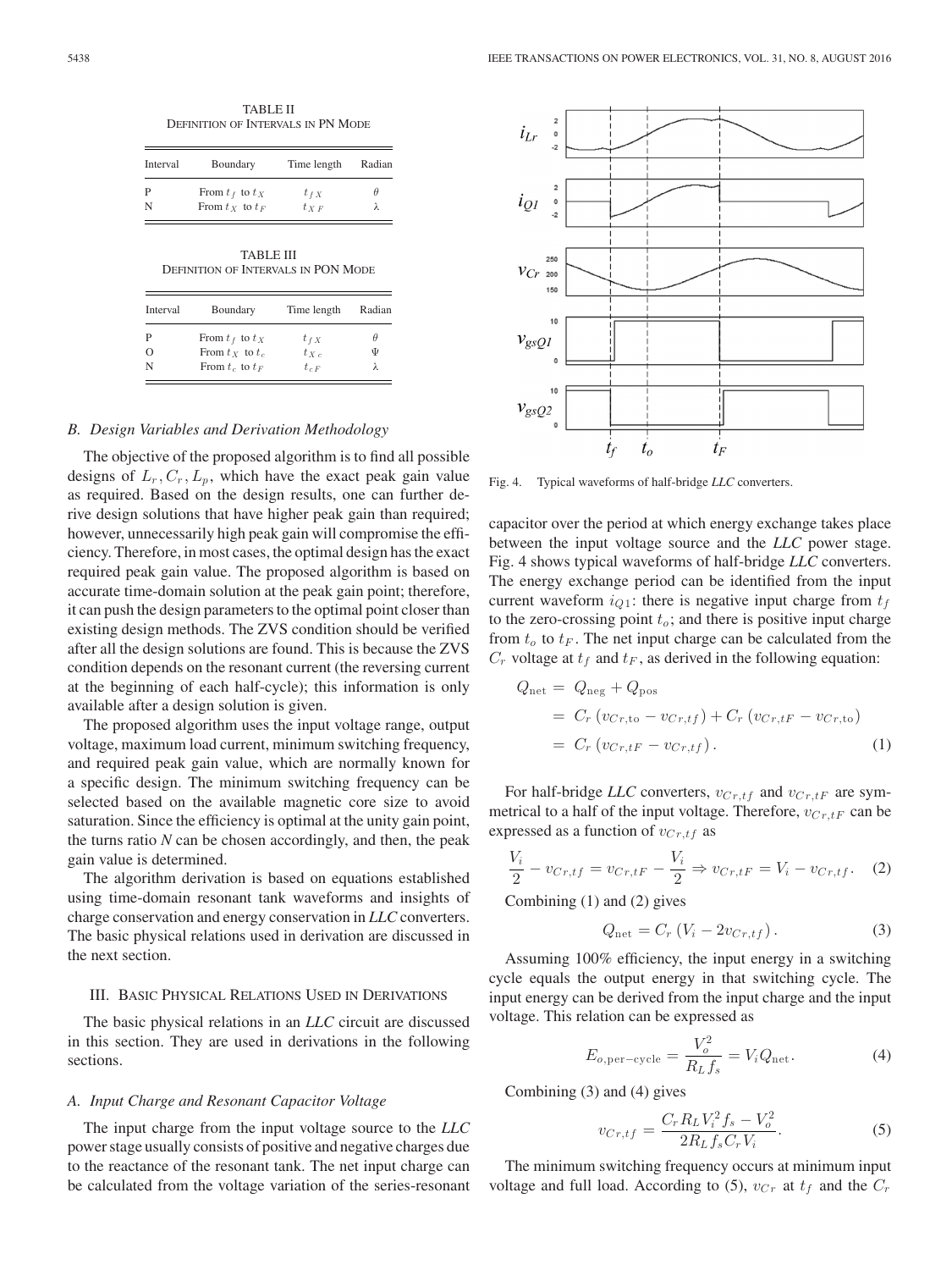

Fig. 5. Input charge derived from the resonant current waveform.



Fig. 6. Output charge derived from the resonant current waveform.

value have a relation described in (6). In (4) and (5),  $R_L$  represents load resistance in general. For concise presentation, from (6) and onwards,  $R_L$  represents the full-load resistance

$$
v_{Cr,tf} = \frac{C_r R_L V_{i,\min}^2 f_{s,\min} - V_o^2}{2R_L f_{s,\min} C_r V_{i,\min}}.
$$
 (6)

Equation (3) does not count for the input charge resulted from the MOSFET junction capacitance. It is so because the resonant current is zero at  $t_f$  and  $t_F$ ; thus, ZVS is completely lost, and the energy in the junction capacitance is completely dissipated as switching loss. More details about this physical relation are discussed in [37].

#### *B. Input Charge and Resonant Current*

In a half-bridge *LLC* converter, the energy exchange between the input voltage source and the *LLC* power stage only occurs in the positive half-cycles. Therefore, the input charge of each switching cycle can be derived from the area under the resonant current waveform  $i_{Lr}$  in a positive half-cycle (which is also the input current), as shown in the shadowed area in Fig. 5. Assuming 100% efficiency, in steady state, the input energy calculated from the input charge equals the output energy of the entire switching cycle.

## *C. Output Charge and Resonant Current*

The instant output current of the *LLC* resonant tank (on the primary side) is the difference of  $i_{Lr}$  and  $i_{Lp}$ . Therefore, the output charge of each half-cycle (reflected to the primary side) equals the area bounded by the  $i_{Lr}$  and the  $i_{Lp}$  waveforms, as shown in the shadowed area in Fig. 6.



Fig. 7. Equivalent circuit for the P interval.



Fig. 8. Equivalent circuit for the N interval.

## IV. DESIGN ALGORITHM DERIVATION (PN MODE)

This section derives the design algorithm when the peak gain point happens in the PN mode.

# *A. Derivation*

The variables used in the derivations are summarized in (7) for quick reference. *N* is the transformer turns ratio.  $N_p$  is the primary turns, and  $N_s$  is the secondary turns.  $K$  is the inductance ratio.  $\omega_{s,\text{min}}$  is the minimum switching frequency in radians.  $\omega_r$ is the resonant frequency of  $L_r$  and  $C_r$ , in radians.  $\omega_p$  is the resonant frequency of  $L_p$ ,  $L_r$ , and  $C_r$ , in radians

$$
N = \frac{N_p}{N_s}, K = \frac{L_p}{L_r}, \quad \omega_{s,\min} = 2\pi f_{s,\min},
$$

$$
\omega_r = \frac{1}{\sqrt{L_r C_r}}, \quad \omega_p = \frac{1}{\sqrt{(L_r + L_p)C_r}}.
$$
(7)

*1) Kirchhoff's Voltage Law (KVL) Equations:* In PN mode,  $L_p$  is clamped by the output capacitor in both P and N intervals. The waveforms are shown in Fig. 2. The equivalent circuit of the P interval is shown in Fig. 7. The equivalent circuit of the N interval is shown in Fig. 8. Using KVL, the differential equations of the two intervals are derived in (8) and (9), respectively.

For P interval

$$
L_r C_r \frac{d^2}{dt^2} v_{Cr} + v_{Cr} = V_{i, \min} - NV_o.
$$
 (8)

For N interval

$$
L_r C_r \frac{d^2}{dt^2} v_{Cr} + v_{Cr} = V_{i, \min} + NV_o
$$
 (9)

where  $V_{i,\text{min}}$  is the minimum input voltage, which is corresponding to the peak gain point operation.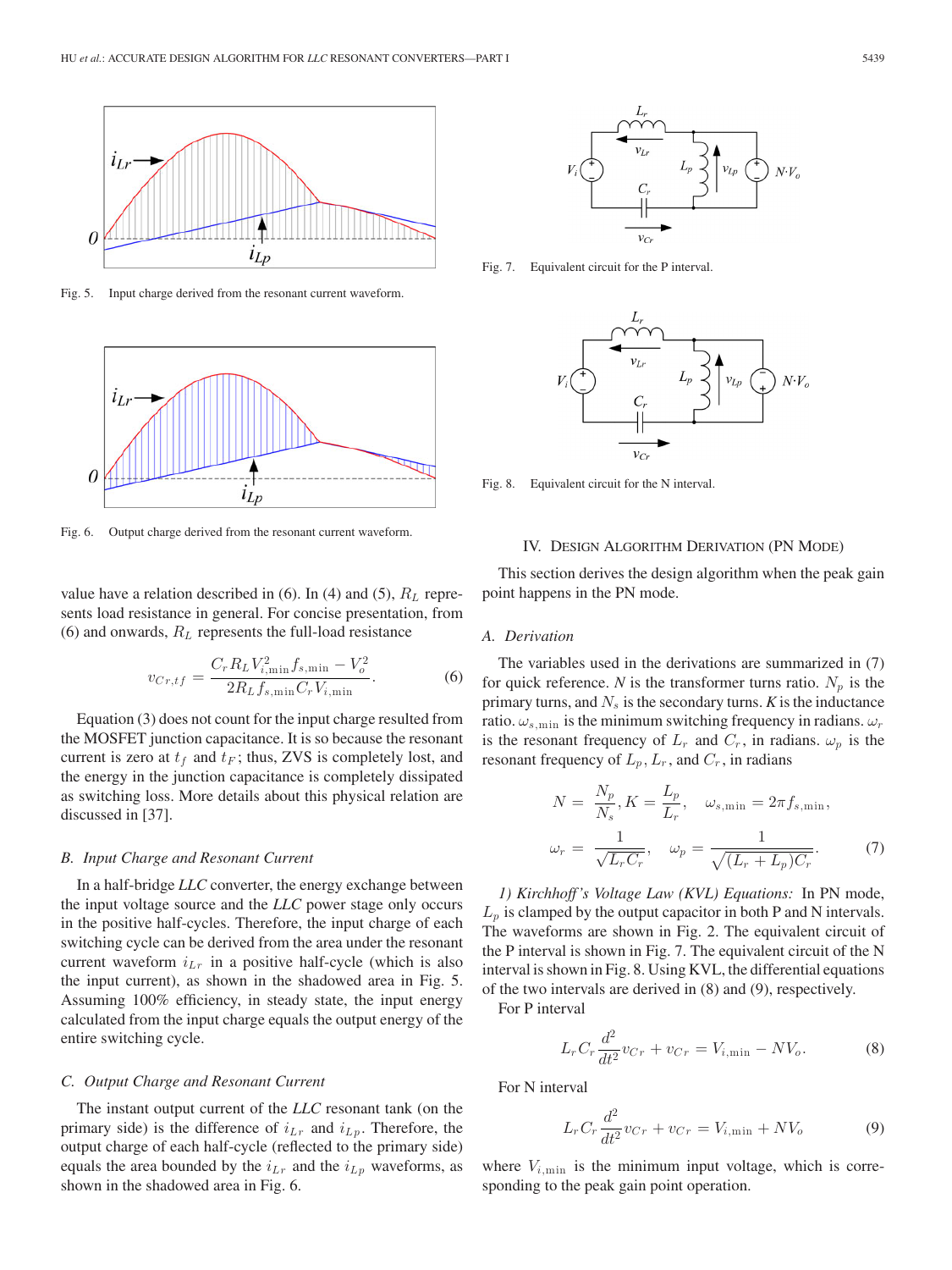The general solution for (8) is given in (10), where  $k_1$  and  $k_2$ are coefficients, which are determined by the initial condition

$$
v_{Cr}(t) = k_1 \cos(\omega_r t) + k_2 \sin(\omega_r t) + V_{i,\min} - NV_o.
$$
 (10)

From  $(10)$ , the general solution for the resonant current can be derived as

$$
i_{Lr}(t) = C_r \omega_r \left[ -k_1 \sin(\omega_r t) + k_2 \cos(\omega_r t) \right]. \tag{11}
$$

Similarly, the general solution for (9) is given in (12), where  $k_5$  and  $k_6$  are coefficients, which are determined by the initial condition

$$
v_{Cr}(t) = k_5 \cos(\omega_r t) + k_6 \sin(\omega_r t) + V_{i,\min} + NV_o.
$$
 (12)

From  $(12)$ , the general solution for the resonant current can be derived as

$$
i_{Lr}(t) = C_r \omega_r \left[ -k_5 \sin(\omega_r t) + k_6 \cos(\omega_r t) \right]. \tag{13}
$$

*2) Initial Conditions:* At  $t_f$ , the resonant current  $i_{Lr}$  is zero, and the  $C_r$  voltage is expressed by (6). To solve for the initial condition, *t* is substituted by 0 in (10) and (11). Then, the coefficients  $k_1$  and  $k_2$  can be solved as

$$
k_1 = \frac{2NC_rR_LV_oV_{i,\min}f_{s,\min} - C_rR_LV_{i,\min}^2f_{s,\min} - V_o^2}{2R_Lf_{s,\min}C_rV_{i,\min}}.
$$
\n(14)

$$
k_2 = 0. \tag{15}
$$

At  $t_F$ , the resonant current is also zero, and the  $C_r$  voltage is expressed by combining (2) and (6). To solve for the initial condition, *t* is substituted by 0 in (12) and (13). Then, the coefficients  $k_5$  and  $k_6$  can be solved as

$$
k_5 = \frac{2NC_rR_LV_oV_{i,\min}f_{s,\min} + C_rR_LV_{i,\min}^2f_{s,\min} - V_o^2}{-2R_Lf_{s,\min}C_rV_{i,\min}}
$$
(16)

$$
k_6 = 0. \tag{17}
$$

*3)* θ *and* λ *Values:* According to the definitions in Table II, θ and  $\lambda$  have relations with time length

$$
\theta = \omega_r t_{fX} \tag{18}
$$

$$
\lambda = \omega_r t_{XF}.\tag{19}
$$

Then, the circuit state at  $t_X$  can be derived from the initial condition at  $t_f$  by substituting (14), (15), and  $\omega_r t = q$  into (10) and (11)

 $\cdot$  (λ)

$$
v_{Cr,tX} = \frac{(2NC_rR_LV_oV_{i,\min}f_{s,\min} - C_rR_LV_{i,\min}^2f_{s,\min} - V_o^2)\cos(\theta)}{2R_Lf_{s,\min}C_rV_{i,\min}}
$$
  
+ $V_{i,\min} - NV_o$  (20)

$$
i_{Lr,tX} =
$$

$$
-\frac{\left(2NC_{r}R_{L}V_{o}V_{i,\min}f_{s,\min}-C_{r}R_{L}V_{i,\min}^{2}f_{s,\min}-V_{o}^{2}\right)\sin\left(\theta\right)}{2R_{L}f_{s,\min}V_{i,\min}\sqrt{L_{r}C_{r}}}
$$
\n(21)

Also, the circuit state at  $t_X$  can be derived from the initial condition at  $t_F$  by substituting (16), (17), and  $\omega_r t = -\lambda$  into (12) and (13)

$$
v_{C r, tX} =
$$
\n
$$
\frac{(2NC_r R_L V_o V_{i, \min} f_{s, \min} + C_r R_L V_{i, \min}^2 f_{s, \min} - V_o^2) \cos(-\lambda)}{-2R_L f_{s, \min} C_r V_{i, \min}}
$$
\n
$$
+V_{i, \min} + NV_o
$$
\n(22)\n
$$
i_{L r, tX} =
$$

$$
\frac{\left(2NC_rR_LV_oV_{i,\min}f_{s,\min} + C_rR_LV_{i,\min}^2f_{s,\min} - V_o^2\right)\sin\left(-\lambda\right)}{R_Lf_{s,\min}V_{i,\min}\sqrt{L_rC_r}}.
$$
\n(23)

Connecting (20) and (22) can solve for  $cos(\lambda)$ : equation (24) as shown at the bottom of the page.

Connecting (21) and (23) can solve for  $sin(\lambda)$ 

$$
\sin(\lambda) = \frac{\left(2NC_{r}R_{L}V_{o}V_{i,\min}f_{s,\min} - C_{r}R_{L}V_{i,\min}^{2}f_{s,\min} - V_{o}^{2}\right)\sin(\theta)}{2NC_{r}R_{L}V_{o}V_{i,\min}f_{s,\min} + C_{r}R_{L}V_{i,\min}^{2}f_{s,\min} - V_{o}^{2}}.
$$
\n(25)

From (24) and (25),  $\theta$  has an analytical solution

$$
\theta = \arccos
$$
  
\n
$$
\left(\frac{V_{i,\min} (4N^2C_r R_L V_o f_{s,\min} - 2NC_r R_L V_{i,\min} f_{s,\min} + V_o)}{2N (2NC_r R_L V_o V_{i,\min} f_{s,\min} - C_r R_L V_{i,\min}^2 f_{s,\min} - V_o^2)}\right).
$$
\n(26)

## From (25) and (26),  $\lambda$  also has an analytical solution

$$
\lambda = \arcsin \left( \frac{\left( 2NC_r R_L V_o V_{i,\min} f_{s,\min} - C_r R_L V_{i,\min}^2 f_{s,\min} - V_o^2 \right) \sin (\theta)}{2NC_r R_L V_o V_{i,\min} f_{s,\min} + C_r R_L V_{i,\min}^2 f_{s,\min} - V_o^2} \right).
$$
\n(27)

 $C_r$  is treated as a known value in (26) and (27). As will be discussed in Section IV-B, the initial  $C_r$  value is selected

$$
\cos\left(\lambda\right) = -\frac{2N\cos\left(\theta\right)C_rR_LV_oV_{i,\min}f_{s,\min} - 4NC_rR_LV_oV_{i,\min}f_{s,\min} - \cos\left(\theta\right)C_rR_LV_{i,\min}^2f_{s,\min} - \cos\left(\theta\right)V_o^2}{2NC_rR_LV_oV_{i,\min}f_{s,\min} + C_rR_LV_{i,\min}^2f_{s,\min} - V_o^2} \tag{24}
$$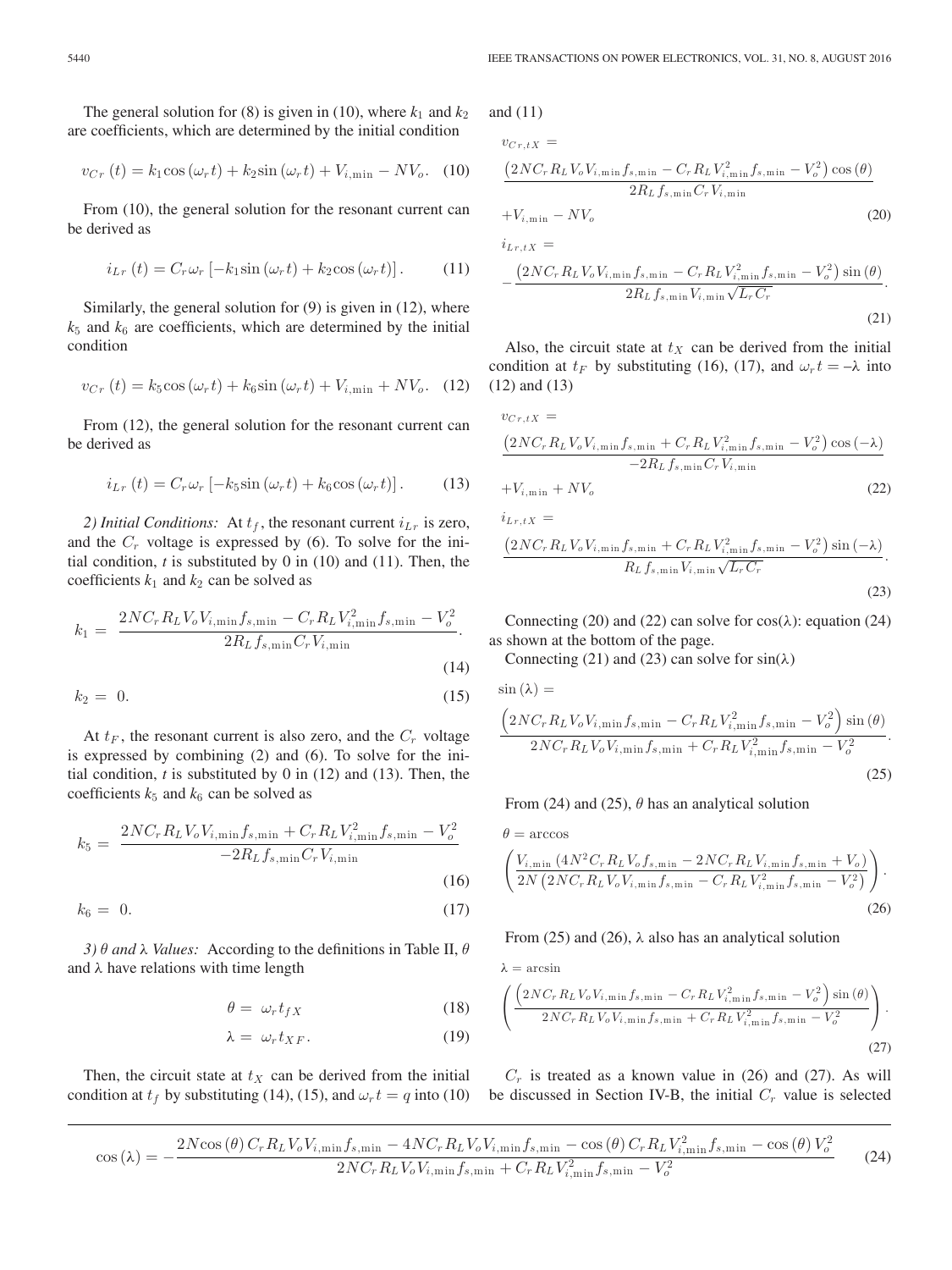based on component stress and then increases with an arbitrary interval after each iteration. Each  $C_r$  value results in a set of  $L_r$ and  $L_p$  values which provide critically designed peak gain. The iteration continues until the boundary between PN and PON modes is reached.

*4) K Value:*  $L_p$  is clamped by the output capacitor in both P and N intervals; therefore, its current slope is linear. The  $L_p$ current at  $t_f$  and  $t_F$  are symmetrical. Also, the  $L_p$  current and  $L_r$  current are equal at  $t_X$ . Above relations can be described as follows:

$$
i_{Lp,tF} + \frac{NV_o\lambda}{L_p\omega_r} = i_{Lr,tX}
$$
 (28)

$$
i_{Lp,tf} + \frac{NV_o\theta}{L_p\omega_r} = i_{Lr,tX}
$$
\n(29)

$$
i_{Lp,tf} = -i_{Lp, tF}.\tag{30}
$$

Combining (21) and (28)–(30), after manipulation, the analytical solution of *K* is derived as

$$
K = -NC_r R_L V_o V_{i, \min} f_{s, \min} (\lambda + \theta)
$$

$$
\left(2NC_r R_L V_o V_{i, \min} f_{s, \min} - C_r R_L V_{i, \min}^2 f_{s, \min} - V_o^2\right) \sin(\theta).
$$

$$
(31)
$$

*5) Inductor Values:* The total time length of the positive and negative intervals equals to half switching period. This relation is described in (32). Then, the analytical solution for  $\omega_r$  can be derived in (33)

$$
\frac{\lambda + \theta}{\omega_r} = \frac{1}{2f_{s,\min}}\tag{32}
$$

$$
\omega_r = 2\lambda f_{s,\min} + 2\theta f_{s,\min}.\tag{33}
$$

Because  $C_r$  is a known value,  $L_r$  and  $L_p$  can be solved as follows:

$$
L_r = \frac{1}{C_r \omega_r^2} \tag{34}
$$

$$
L_p = KL_r. \t\t(35)
$$

*6) Checking*  $v_{Cr,tX}$  *Margin:* At  $t_X$ , the output current of the positive half-cycle is extinct; thus, there is no flux linkage between the primary and secondary sides. Hence, the output voltage source shown in Fig. 7 is removed from the equivalent circuit; thus,  $L_p$  is no longer clamped, and the two inductors proportionally divide the total voltage that is applied on them, which is the difference of  $V_i$  and  $v_{Cr}$ . In PN and PON modes,  $v_{Cr,tX}$  is higher than  $V_i$ ; thus, the voltage on the inductors is negative. If the negative voltage at  $t_X$  across  $L_p$  exceeds  $-NV_o$ , the output current of the N interval will immediately conduct, and the operation is in PN mode. If  $v_{Cr,tX}$  is not high enough to conduct output current of the N interval, an O interval exists, and the operation is in PON mode. The design procedure developed in this section is only valid in PN mode. Therefore, it is necessary to check the design results using the  $v_{Cr,tX}$  criterion.

The mathematical expression of the above-described relation is in (36), where  $NV<sub>o</sub>$  is the voltage across  $L<sub>p</sub>$  required to conduct output current. The margin of  $v_{Cr,tX}$  before entering PON mode is expressed in (37)

$$
v_{Cr,tX} - V_{i,\min} > \frac{NV_o\left(K+1\right)}{K}
$$
\n(36)

$$
v_{Cr,tX,\text{marg in}} = v_{Cr,tX} - V_{i,\text{min}} - \frac{NV_o\left(K+1\right)}{K}.\tag{37}
$$

Substituting (20) into (37) gives

$$
\frac{\left(2NC_{r}R_{L}V_{o}V_{i,\min}f_{s,\min} - C_{r}R_{L}V_{i,\min}^{2}f_{s,\min} - V_{o}^{2}\right)\cos(\theta)}{2R_{L}f_{s,\min}C_{r}V_{i,\min}} - NV_{o} - \frac{NV_{o}(K+1)}{K}.
$$
\n(38)

When the margin is less than 0, the design result is invalid, and the design search should continue in PON mode.

## *B. Design Procedure*

 $v_{Cr}$  + Y margin  $=$ 

The design search procedure in PN mode is described as follows.

1) Determine the smallest  $C_r$  value as a starting point of the design search. The smallest  $C_r$  value is determined by its component voltage rating. The reason is below. When operating at the peak gain point, the resonant current changes polarity at  $t_F$ ; therefore, the  $C_r$  voltage at  $t_F$  is also its peak voltage. Using (2) and (6), the relation of the  $C_r$  value and  $v_{Cr,tF}$  can be derived in (39), where  $v_{Cr,\text{rating}}$  is the capacitor voltage rating, which is also the highest  $v_{Cr,tF}$ . If the capacitor is not selected beforehand, a rough value can used, e.g., 1 kV

$$
C_{r,\min} = \frac{V_o^2}{R_L f_{s,\min} (2v_{Cr,\text{rating}} - V_{i,\min}) V_{i,\min}}.
$$
 (39)

- 2) Use (26) and (27) to calculate  $\theta$  and  $\lambda$ , respectively.
- 3) Use (31) to calculate *K*.
- 4) Use (33)–(35) to calculate  $L_r$  and  $L_p$ , respectively.
- 5) Check the validity of the design results (positive and real). Use (38) to check the  $v_{Cr,tX}$  margin. If the results are invalid, or the margin is less than 0, it means the design research in PN mode is completed. If the results are valid and the margin is greater than 0, continue to Step 6.
- 6) Increase  $C_r$  value by a small step, e.g., 1 nF, and repeat steps 2–5.

# V. DESIGN ALGORITHM DERIVATION (PON MODE)

This section derives the design algorithm when the peak gain point happens in the PON mode.

## *A. Derivation*

*1) KVL Equations:* In PON mode,  $L_p$  is clamped by the output capacitor during P and N intervals, but participate in the resonance during the O interval. The waveforms are shown in Fig. 3. The equivalent circuits for the P and the N intervals are shown in Figs. 7 and 8, respectively. The equivalent circuit for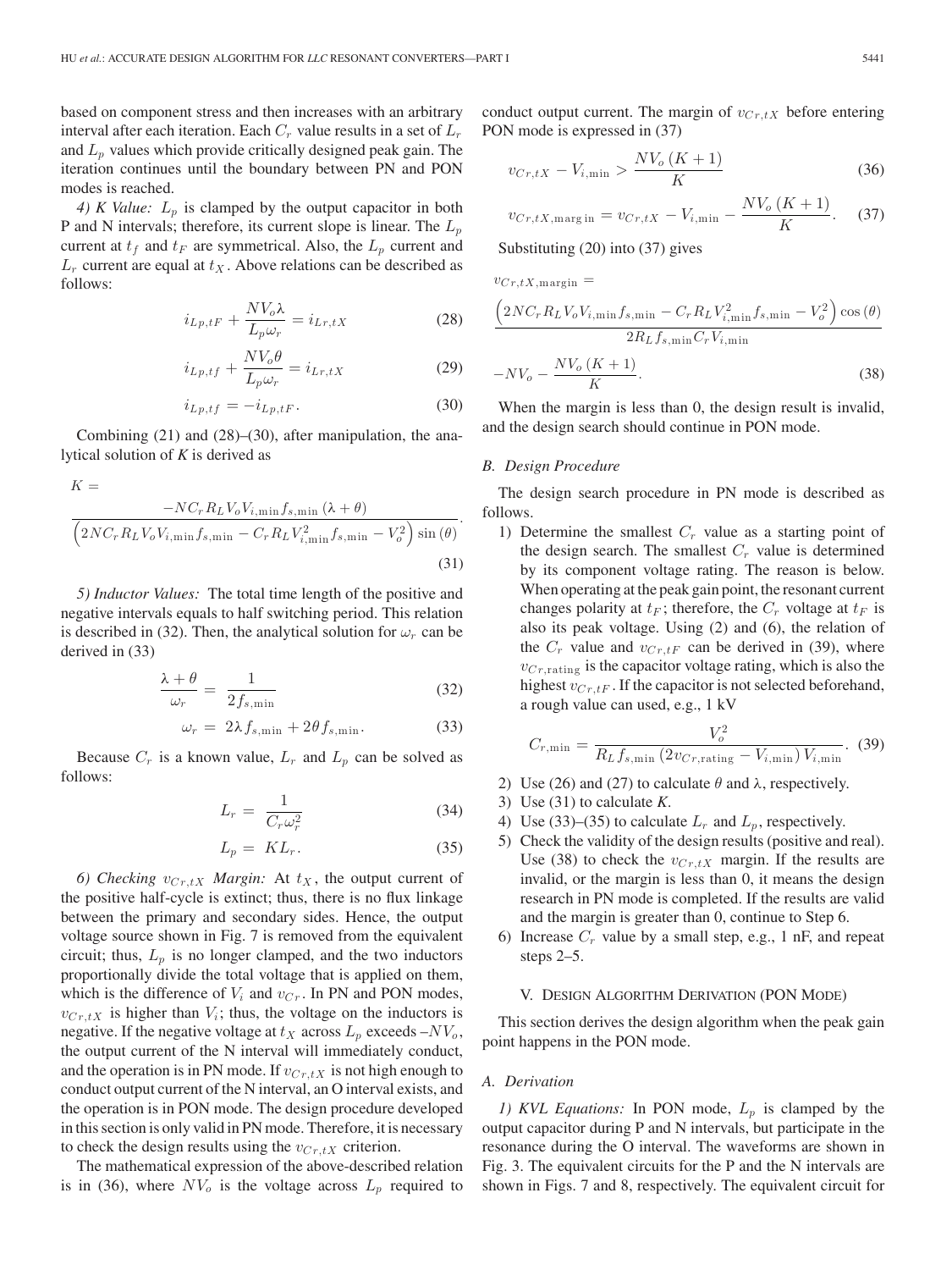

Fig. 9. Equivalent circuit of the O interval.

the O interval is shown in Fig. 9. Using KVL, the differential equations of the P and the N intervals are derived in (8) and (9), respectively, and the differential equation of the O interval is derived as

$$
(L_r + L_p)C_r \frac{d^2}{dt^2} v_{Cr}(t) + v_{Cr}(t) = V_{i, \text{min}}.
$$
 (40)

The general solution for (40) is given in (41), where  $k_3$  and  $k_4$ are coefficients, which are determined by the initial condition

$$
v_{Cr}(t) = k_3 \cos(\omega_p t) + k_4 \sin(\omega_p t) + V_{i,\min}.
$$
 (41)

From (41), the general solution for the resonant current can be derived as

$$
i_{Lr}(t) = C_r \omega_p \left[ -k_3 \sin \left( \omega_p t \right) + k_4 \cos \left( \omega_p t \right) \right]. \tag{42}
$$

2) *Initial Conditions:* The initial conditions at  $t_f$  and  $t_F$  can be solved the same way as in PN mode. The solutions for  $k_1$ ,  $k_2$ ,  $k_5$ , and  $k_6$  are in (14)–(17), respectively.

The circuit state at  $t_X$  can be derived the same way as in PN mode. The solutions are in (20) and (21).

The circuit state at  $t_X$  can be also derived by substituting  $t =$ 0 into (41) and (42) as

$$
v_{Cr,tX} = k_3 + V_{i,\min} \tag{43}
$$

$$
i_{Lr,tX} = C_r k_4 \omega_p. \tag{44}
$$

By connecting (20) and (43), and (21) and (44), respectively, the expressions of  $k_3$  and  $k_4$  are derived as equation 45 and 46 as shown at the bottom of the page.

*3) Expression of K:* The circuit state at  $t_c$  can be derived from the initial condition at  $t_F$  by substituting (16), (17), and

 $k_4$ 

$$
\omega_r t = -l \text{ into (12) and (13)}
$$
  
\n
$$
v_{Cr,tc} =
$$
  
\n
$$
\frac{(2NC_rR_LV_oV_{i,\min}f_{s,\min} + C_rR_LV_{i,\min}^2f_{s,\min} - V_o^2)\cos(-\lambda)}{-2R_Lf_{s,\min}C_rV_{i,\min}}
$$
  
\n
$$
+V_{i,\min} + NV_o
$$
  
\n
$$
i_{Lr,tc} =
$$
\n(47)

$$
\frac{\left(2NC_{r}R_{L}V_{o}V_{i,\min}f_{s,\min} + C_{r}R_{L}V_{i,\min}^{2}f_{s,\min} - V_{o}^{2}\right)\sin\left(-\lambda\right)}{2R_{L}f_{s,\min}V_{i,\min}\sqrt{L_{r}C_{r}}}
$$
\n(48)

 $L_p$  is clamped by the output capacitor in P and N intervals; therefore, its current slope is linear. The  $L_p$  current at  $t_f$  and  $t_F$ are symmetrical. Also, the  $L_p$  current and  $L_r$  current are equal at  $t_X$  and  $t_c$ , respectively. Above relations can be described as

$$
i_{Lp,tf} + \frac{NV_o \theta}{L_p \omega_r} = i_{Lr,tX}
$$
\n(49)

$$
i_{Lp, tF} + \frac{NV_o \lambda}{L_p \omega_r} = i_{Lr, tc}
$$
\n(50)

$$
i_{Lp,tF} = -i_{Lp,tf}.\tag{51}
$$

Substituting (21) into (49) gives the expression of  $i_{Lp,tf}$ 

$$
i_{Lp,tf} = \frac{\left(2NC_rR_LV_oV_{i,\min}f_{s,\min} - C_rR_LV_{i,\min}^2f_{s,\min} - V_o^2\right)\sin(\theta)}{-2R_Lf_{s,\min}V_{i,\min}\sqrt{L_rC_r}}
$$

$$
-\frac{NV_o\theta\sqrt{L_rC_r}}{KL_r}.
$$
(52)

Substituting (48) and (51) into (50) also gives the expression of  $i_{Lp,tf}$ 

$$
i_{Lp,tf} = \frac{\left(2NC_rR_LV_oV_{i,\min}f_{s,\min} + C_rR_LV_{i,\min}^2f_{s,\min} - V_o^2\right)\sin(\lambda)}{2R_Lf_{s,\min}V_{i,\min}\sqrt{L_rC_r}} + \frac{NV_o\lambda\sqrt{L_rC_r}}{KT}.
$$
\n(53)

Connecting (52) and (53), and after manipulation, the expression of *K* is derived as

$$
k_3 = \frac{2N\cos(\theta) C_r R_L V_o V_{i,\min} f_{s,\min} - 2N C_r R_L V_o V_{i,\min} f_{s,\min} - \cos(\theta) C_r R_L V_{i,\min}^2 f_{s,\min} - \cos(\theta) V_o^2}{2R_L f_{s,\min} C_r V_{i,\min}}
$$
(45)

$$
= \frac{\sqrt{L_r\left(K+1\right)C_r}\sin\left(\theta\right)\left(2NC_rR_LV_oV_{i,\min}f_{s,\min} - C_rR_LV_{i,\min}^2f_{s,\min} - V_o^2\right)}{-2C_rR_Lf_{s,\min}V_{i,\min}\sqrt{L_rC_r}}\tag{46}
$$

 $KL_r$ 

$$
K = \frac{-2NC_rR_LV_oV_{i,\min}f_{s,\min}\left(\lambda + \theta\right)}{2N\sin\left(\theta\right)C_rR_LV_oV_{i,\min}f_{s,\min} + 2N\sin\left(\lambda\right)C_rR_LV_oV_{i,\min}f_{s,\min}} - \sin\left(\theta\right)C_rR_LV_{i,\min}^2f_{s,\min} + \sin\left(\lambda\right)C_rR_LV_{i,\min}^2f_{s,\min} - \sin\left(\theta\right)V_o^2 - \sin\left(\lambda\right)V_o^2}
$$
\n(54)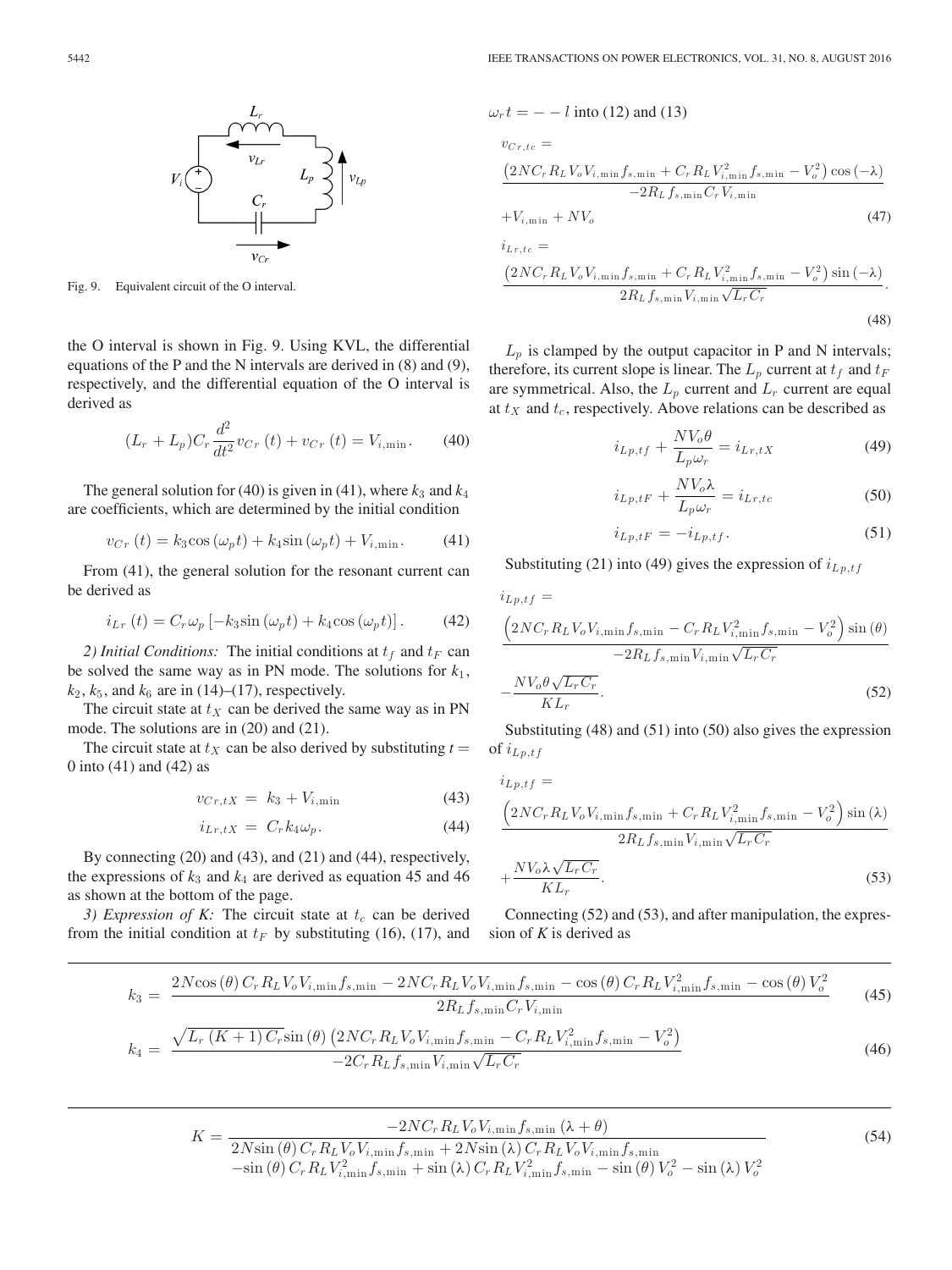*4)*  $C_r$  *Voltage at*  $t_c$ : As discussed in Section IV-A6, at  $t_c$ , the  $C_r$  voltage is on the edge to conduct the output current. This relation can be described as

$$
v_{Cr,tc} = V_{i,\min} + NV_o\left(\frac{K+1}{K}\right). \tag{55}
$$

Substituting (47) and (54), shown at the bottom of the previous page, into (55) yields an equation of  $\theta$  and  $\lambda$ , written as

$$
-2NC_rR_LV_oV_{i,\min}f_{s,\min}\cos(\lambda) \lambda
$$
  
\n
$$
-2NC_rR_LV_oV_{i,\min}f_{s,\min}\cos(\lambda)\theta
$$
  
\n
$$
+2N\sin(\theta) C_rR_LV_oV_{i,\min}f_{s,\min}
$$
  
\n
$$
+2N\sin(\lambda) C_rR_LV_oV_{i,\min}f_{s,\min}
$$
  
\n
$$
-C_rR_LV_{i,\min}^2f_{s,\min}\cos(\lambda)\lambda
$$
  
\n
$$
-C_rR_LV_{i,\min}^2f_{s,\min}\cos(\lambda)\theta
$$
  
\n
$$
-\sin(\lambda)V_o^2 - \sin(\theta) C_rR_LV_{i,\min}^2f_{s,\min}
$$
  
\n
$$
+\sin(\lambda) C_rR_LV_{i,\min}^2f_{s,\min}
$$
  
\n
$$
+V_o^2\cos(\lambda)\lambda + V_o^2\cos(\lambda)\theta - \sin(\theta)V_o^2 = 0.
$$
 (56)

*5) Input and Output Charge:* As discussed in Section III-B, the input charge of a switching cycle can be derived from the integral of the input current during a positive half-cycle. In PON mode, this relation is illustrated in Fig. 5 and expressed in (57). On the right-hand side of the equation, the  $i_{Lr}(t)$  in the first term is defined in (11); the  $i_{Lr}(t)$  in the third term is defined in (13)

$$
Q_{\rm in} = \int_0^{\frac{\theta}{\omega_r}} i_{Lr}(t)dt + (v_{Cr,tc} - v_{Cr,tX})C_r + \int_{\frac{-\lambda}{\omega_r}}^0 i_{Lr}(t)dt.
$$
\n(57)

Also, as discussed in Section III-C, the output charge of the *LLC* resonant tank during a half-cycle can be derived from the difference of  $i_{Lr}$  and  $i_{Lp}$  waveforms. In PON mode, this relation is illustrated in Fig. 6 and expressed in (58). On the right-hand side of the equation, the  $i_{Lr}(t)$  in the first term is defined in (11); the  $i_{Lr}(t)$  in the fourth term is defined in (13)

$$
Q_{\text{out,half-cycle}} = \int_0^{\frac{\theta}{\omega_r}} i_{Lr}(t) - i_{Lp,tf} dt - \frac{NV_o}{2L_p} \left(\frac{\theta}{\omega_r}\right)^2
$$

$$
+ i_{Lr,tc} \frac{\lambda}{\omega_r} - \int_{\frac{-\lambda}{\omega_r}}^0 i_{Lr}(t) dt - \frac{NV_o}{2L_p} \left(\frac{\lambda}{\omega_r}\right)^2.
$$
(58)

Assuming there is no power loss, (57) and (58) can be connected by the law of conservation of energy. The relation can be expressed as

$$
Q_{\text{out,half-cycle}}NV_o = \frac{1}{2}Q_{\text{in}}V_{i,\text{min}}.\tag{59}
$$

Substitute (6), (14)–(17), (20), (48), (53)–(55), (57), and (58) into (59), and after complicated mathematical manipulation, an equation of  $\theta$  and  $\lambda$  can be derived as

4
$$
(2N\sin(\theta) \lambda C_r R_L V_o V_{i,\text{min}} f_{s,\text{min}}
$$
  
\n+2Nsin $(\theta) \theta C_r R_L V_o V_{i,\text{min}} f_{s,\text{min}}$   
\n-2Nsin $(\lambda) \lambda C_r R_L V_o V_{i,\text{min}} f_{s,\text{min}}$   
\n-2Nsin $(\lambda) \theta C_r R_L V_o V_{i,\text{min}} f_{s,\text{min}}$   
\n+4Ncos $(\theta) C_r R_L V_o V_{i,\text{min}} f_{s,\text{min}}$   
\n-4NC<sub>r</sub>R<sub>L</sub>V<sub>o</sub>V<sub>i,\text{min}} f\_{s,\text{min}}  
\n-sin $(\theta) \lambda C_r R_L V_{i,\text{min}}^2 f_{s,\text{min}}$   
\n-sin $(\theta) \theta C_r R_L V_{i,\text{min}}^2 f_{s,\text{min}}$   
\n-sin $(\lambda) \lambda C_r R_L V_{i,\text{min}}^2 f_{s,\text{min}}$   
\n-sin $(\lambda) \theta C_r R_L V_{i,\text{min}}^2 f_{s,\text{min}}$   
\n-2cos $(\theta) C_r R_L V_{i,\text{min}}^2 f_{s,\text{min}}$   
\n-2cos $(\theta) C_r R_L V_{i,\text{min}}^2 f_{s,\text{min}}$   
\n-2C<sub>r</sub>R<sub>L</sub>V<sub>i,\text{min}}^2 f\_{s,\text{min}}  
\n-2C<sub>r</sub>R<sub>L</sub>V<sub>i,\text{min}}^2 f\_{s,\text{min}} - sin $(\theta) \lambda V_o^2$   
\n+sin $(\lambda) \theta V_o^2$  + sin $(\lambda) \lambda V_o^2$   
\n+sin $(\lambda) \theta V_o^2$  - 2cos $(\theta) V_o^2$   
\n+2V<sub>o</sub><sup>2</sup>cos $(\lambda)$ ) $NV_o R_L f_{s,\text{min}}^2(\lambda + \theta)$   
\n-4 $(2NC_r R_L V_o V_{i,\text{min}} f_{s,\text{min}}^2 \cos(\lambda) \lambda$   
\n+2NC<sub>r</sub>R<sub>L</sub>V<sub>o</sub>V<sub>i,\text{min}}^2 f\_{s,\text{min}}cos</sub></sub></sub></sub>

Equation (56) and (60) are both nonlinear functions of  $\theta$  and λ. They can be numerically solved by 2-D Newton's method as that used in MATLAB.

 $C_r$  is treated as a known value in (56) and (60). As will be discussed in Section V-B, the initial  $C_r$  value is from the last  $C_r$ value used in the PN mode and then increases with an arbitrary interval after each iteration. Each  $C_r$  value results in a set of  $L_r$ and  $L_p$  values which provide critically designed peak gain. The iteration continues until no solution can be found, which means all  $C_r$  values in PON mode have been swept.

*6) Solve*  $\Psi$ : The  $C_r$  voltage at  $t_c$  can be derived by substituting  $\omega_p t = Y$ , (43), and (44) into (41). It is also derived in (55).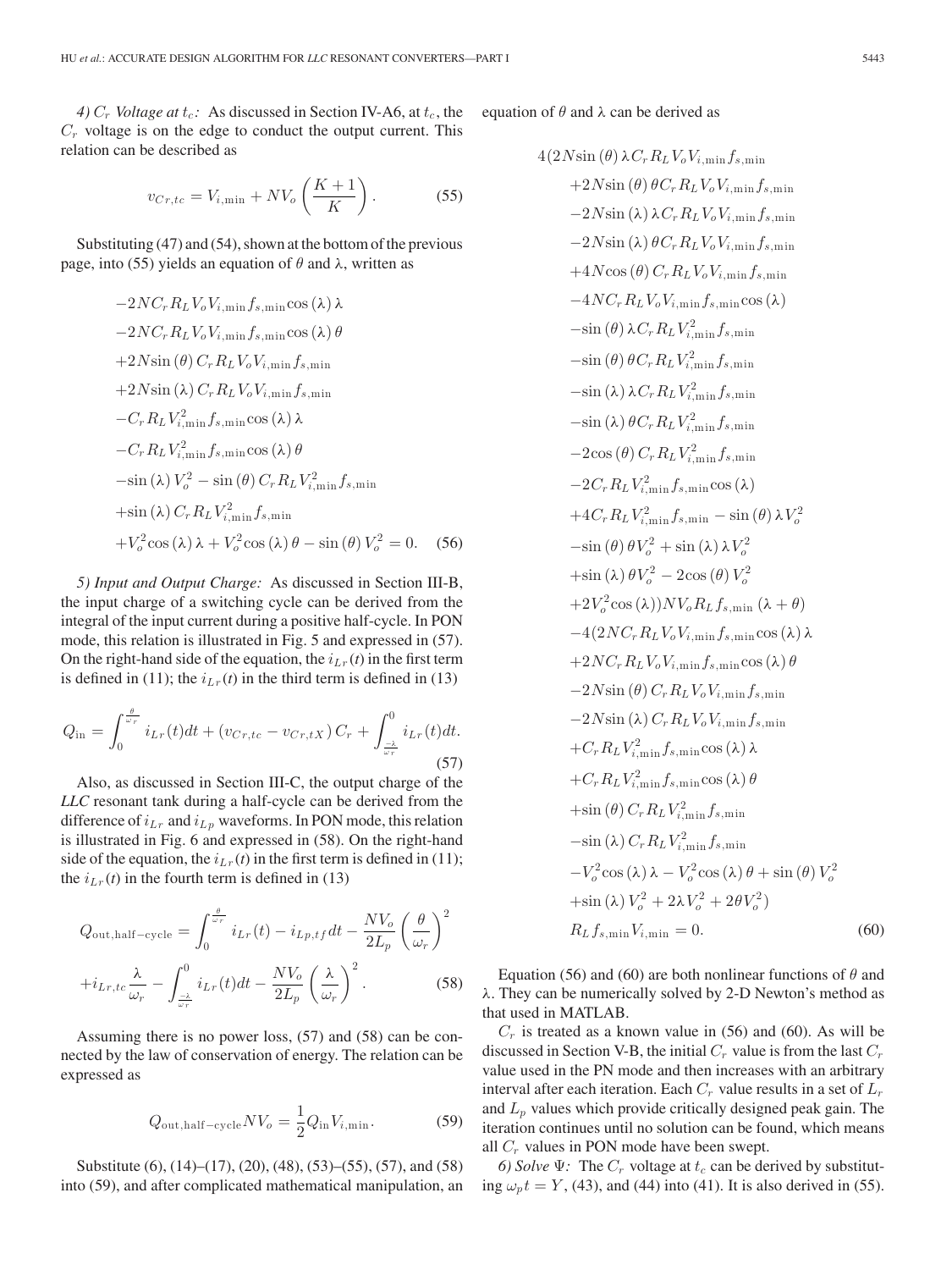Connecting the two equations gives equation 61 shown at the bottom of the page

The expression of  $\Psi$  can be directly derived from (61) using symbolic tools such as MATLAB and Maple. However, the expression is too large to display in this paper. A place holder (62) is used in the following text to refer to this expression (Please contact authors by email for an electronic copy of this equation):

Expression of 
$$
\psi
$$
, directly derived from (61). (62)

*7) Solve Component Values:* According to the definitions in (7),  $\omega_p$  and  $\omega_r$  have the following relation:

$$
\omega_p = \frac{\omega_r}{\sqrt{K+1}}.\tag{63}
$$

The total time length of the three intervals equals to a half switching period. This relation is described in (64). Substituting (63) into (64), the analytical solution for  $\omega_r$  can be derived in (65)

$$
\frac{\lambda + \theta}{\omega_r} + \frac{\psi}{\omega_p} = \frac{1}{2f_{s,\min}}
$$
\n(64)

$$
\omega_r = 2\psi\sqrt{K+1}f_{s,\min} + 2f_{s,\min}\lambda + 2f_{s,\min}\theta.
$$
 (65)

Because  $C_r$  is a known value,  $L_r$  and  $L_p$  can be solved in (34) and (35), respectively.

*8) Check*  $v_{Cr, tf}$  *Margin:* In PON mode, the  $C_r$  voltage must reach the threshold to conduct the output current before  $t_f$ . If the  $C_r$  voltage at  $t_f$  is still below the threshold, it means the boundary of PON mode is reached. Because the design procedure developed in this section is only valid in PON mode, it is necessary to check the design results using the  $v_{Cr,t}$  criterion.

The mathematical expression of the  $v_{Cr,t}$  criterion is

$$
v_{Cr,tf} < -\frac{NV_o\left(K+1\right)}{K}.\tag{66}
$$

Using (6) and (66), the  $v_{Cr,t}$  margin is derived as

$$
v_{Cr,tf,\text{margin}} = -\frac{C_r R_L V_{i,\text{min}}^2 f_{s,\text{min}} - V_o^2}{2R_L f_{s,\text{min}} C_r V_{i,\text{min}}} - \frac{N V_o (K+1)}{K}.
$$
\n(67)

When the margin is less than 0, the design result is invalid, indicating that the design search in PON mode is completed.

## *B. Design Procedure*

The design search procedure in PON mode is described as follows.

1) Use the last  $C_r$  value that has been failed in the PN mode as the starting point of the PON mode design search. The θ and λ values of the last successful PN mode solution are used as the first set of initial values to solve the PON mode equations.

- 2) Use 2-D Newton's method to solve the transcendental equation set (56) and (60). For the first iteration, the initial values are from Step 1. For the subsequent iterations, the initial values are from the solutions of the previous iteration.
- 3) Use (54) to calculate *K*.
- 4) Use (62) to calculate  $\Psi$ .
- 5) Use (34), (35), and (65) to calculate  $L_p$  and  $L_r$ .
- 6) Check the validity of the design results (positive and real). Use (67) to check the  $v_{Cr,tf}$  margin. If the results are invalid, or the margin is less than 0, it means the design research in PON mode is completed. If the results are valid and the margin is greater than 0, continue to Step 7.
- 7) Increase  $C_r$  value by a small step, e.g., 1 nF, and repeat steps 2–6.

Step 1 of the above design procedure shows that, even if an *LLC* converter is expected to be designed in PON mode, the calculation should still start from PN mode. This is because the PN mode has a closed-form solution, whereas PON mode involves transcendental equations and thus relies on numerical solution. In order to ensure the robustness of the proposed algorithm—that the numerical solution always converge to the correct point—the last PN mode closed-form solution before the PN/PON boundary is used as the initial condition to calculate the first PON mode numerical solution. For subsequent PON mode calculations, the initial values are the solutions of the previous iteration. This strategy ensures that the proposed algorithm always produce correct numerical results.

### VI. ALGORITHM VERIFICATION

The algorithm derived above is automated by MATLAB programming. The execution time of the proposed algorithm to find all possible design candidates is less than 2 s using a Lenovo X200 computer with Intel Core 2 Duo P8600 CPU. Simulation approach is used here to demonstrate the accuracy of the proposed algorithm.

The design specification used for the verification is summarized in Table IV. The design results from the proposed algorithm are listed in Table V.

According to the proposed algorithm, all the design results in Table V should provide 12-V/50-A output power at 280-V input voltage and 100-kHz switching frequency. PSIM simulation software is used to verify the design accuracy of the Design No. 1, 10, 20, and 25. The simulation results are shown in Figs. 10–13.

In Figs. 10–13, the resonant currents cross zero at the exact MOSFETs' switching points, indicating the peak-gain point operation; the average output currents are exactly 50 A. These simulation results demonstrate the accuracy of the proposed

$$
\frac{(2N\cos(\theta)C_{r}R_{L}V_{o}V_{i,\min}f_{s,\min}-2NC_{r}R_{L}V_{o}V_{i,\min}f_{s,\min}-\cos(\theta)C_{r}R_{L}V_{i,\min}^{2}f_{s,\min}-\cos(\theta)V_{o}^{2})\cos(\psi)}{2R_{L}f_{s,\min}C_{r}V_{i,\min}f_{s,\min}-C_{r}R_{L}V_{i,\min}^{2}f_{s,\min}-V_{o}^{2})\sin(\psi)} + V_{i,\min} = \frac{KNV_{o}+KV_{i,\min}+NV_{o}}{K}
$$
\n(61)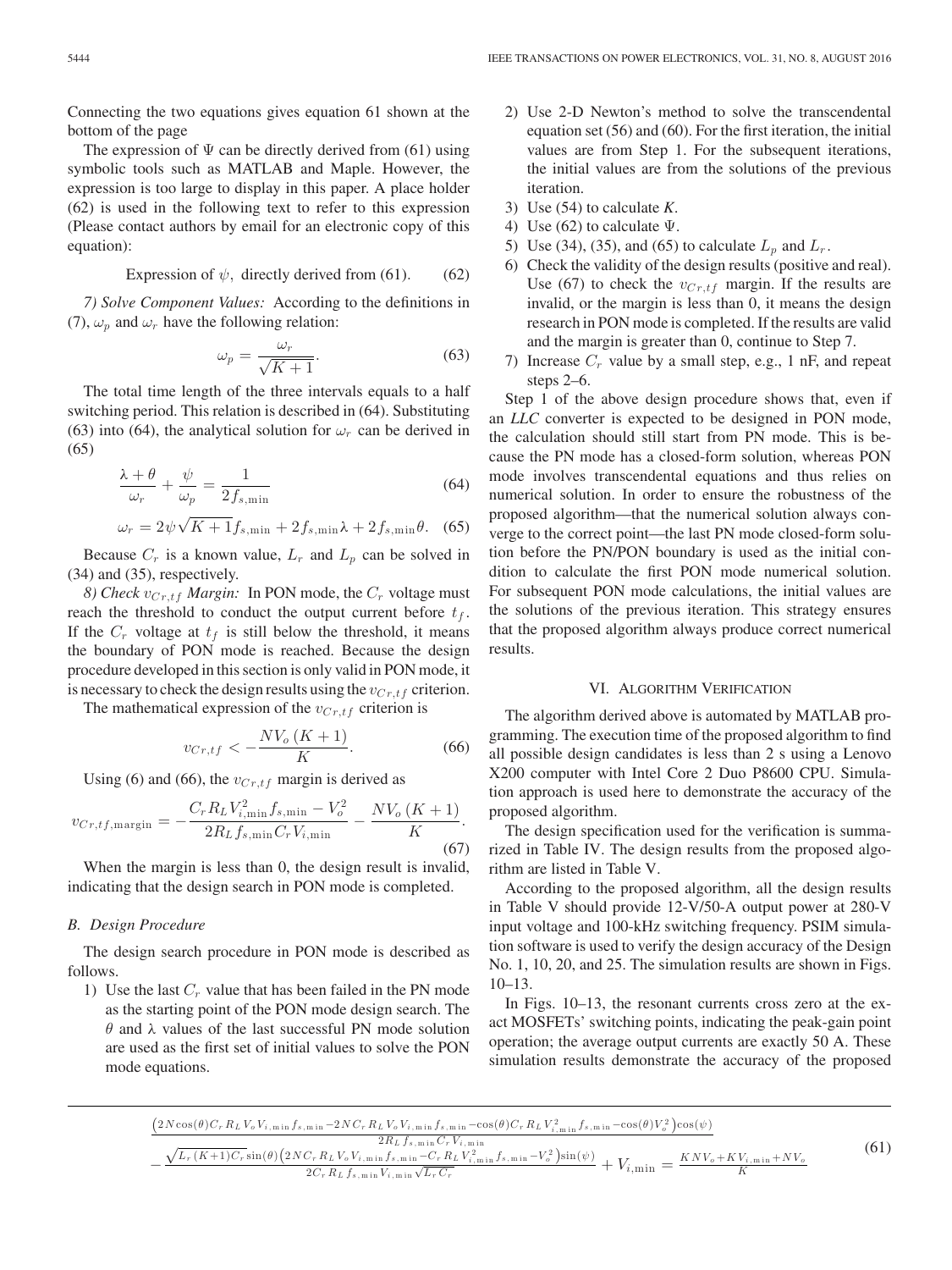TABLE IV SPECIFICATION OF DESIGN EXAMPLE 1

| Nominal input voltage              | 384 V          |
|------------------------------------|----------------|
| Minimum input voltage              | 280 V          |
| Minimum input voltage with ZVS     | 375 V          |
| <b>Output voltage</b>              | $12 \text{ V}$ |
| <b>Minimum switching frequency</b> | $100$ kHz      |
| <b>Full load power</b>             | 600 W          |
| <b>Transformer turns ratio</b>     | $16 \cdot 1$   |
|                                    |                |

TABLE V DESIGN RESULTS FROM THE PROPOSED ALGORITHM

| Design No.              | $C_r$ (nF) | $L_r(\mu H)$ | $L_p(\mu H)$ | Resonant Frequency (kHz) |
|-------------------------|------------|--------------|--------------|--------------------------|
| 1                       | 6          | 380.9244     | 111.7068     | 105.275                  |
| $\overline{2}$          | 7          | 320.2793     | 113.2521     | 106.2935                 |
| 3                       | 8          | 274.6931     | 114.9072     | 107.3622                 |
| $\overline{\mathbf{4}}$ | 9          | 239.1382     | 116.686      | 108.4862                 |
| 5                       | 10         | 210.597      | 118.6049     | 109.6716                 |
| 6                       | 11         | 187.1482     | 120.6834     | 110.9254                 |
| 7                       | 12         | 167.5096     | 122.9453     | 112.256                  |
| 8                       | 13         | 150.7923     | 125.4199     | 113.6734                 |
| 9                       | 14         | 136.3598     | 128.1435     | 115.1895                 |
| 10                      | 15         | 123.7436     | 131.1616     | 116.8189                 |
| 11                      | 16         | 112.5902     | 134.5183     | 118.5796                 |
| 12                      | 17         | 102.6276     | 138.118      | 120.4935                 |
| 13                      | 18         | 93.6432      | 141.9404     | 122.5874                 |
| 14                      | 19         | 85.467       | 146          | 124.8948                 |
| 15                      | 20         | 77.9608      | 150.3098     | 127.458                  |
| 16                      | 21         | 71.0102      | 154.8805     | 130.3317                 |
| 17                      | 22         | 64.5188      | 159.7177     | 133.5875                 |
| 18                      | 23         | 58.4036      | 164.8178     | 137.3208                 |
| 19                      | 24         | 52.5925      | 170.1615     | 141.6617                 |
| 20                      | 25         | 47.0212      | 175.7023     | 146.7923                 |
| 21                      | 26         | 41.6328      | 181.3471     | 152.9733                 |
| 22                      | 27         | 36.3778      | 186.9216     | 160.5905                 |
| 23                      | 28         | 31.2196      | 192.1061     | 170.2266                 |
| 24                      | 29         | 26.152       | 196.3064     | 182.7547                 |
| 25                      | 30         | 21.2914      | 198.3318     | 199.1394                 |
|                         |            |              |              |                          |



Fig. 10. Peak gain point of Design Example 1. Design No. 1.  $V_{\text{in}} = 280V$ ,  $V_o = 12$  V,  $F_s = 100$  kHz. Output current is exactly 50 A.



Fig. 11. Peak gain point of Design Example 1. Design No. 10.  $V_{\text{in}} = 280 \text{ V}$ ,  $V_o = 12$  V,  $F_s = 100$  kHz. Output current is exactly 50 A.



Fig. 12. Peak gain point of Design Example 1. Design No. 20.  $V_{\text{in}} = 280 \text{ V}$ ,  $V_o = 12$  V,  $F_s = 100$  kHz. Output current is exactly 50 A.



Fig. 13. Peak gain point of Design Example 1. Design No. 25.  $V_{\text{in}} = 280 \text{ V}$ ,  $V_o = 12$  V,  $F_s = 100$  kHz. Output current is exactly 50 A.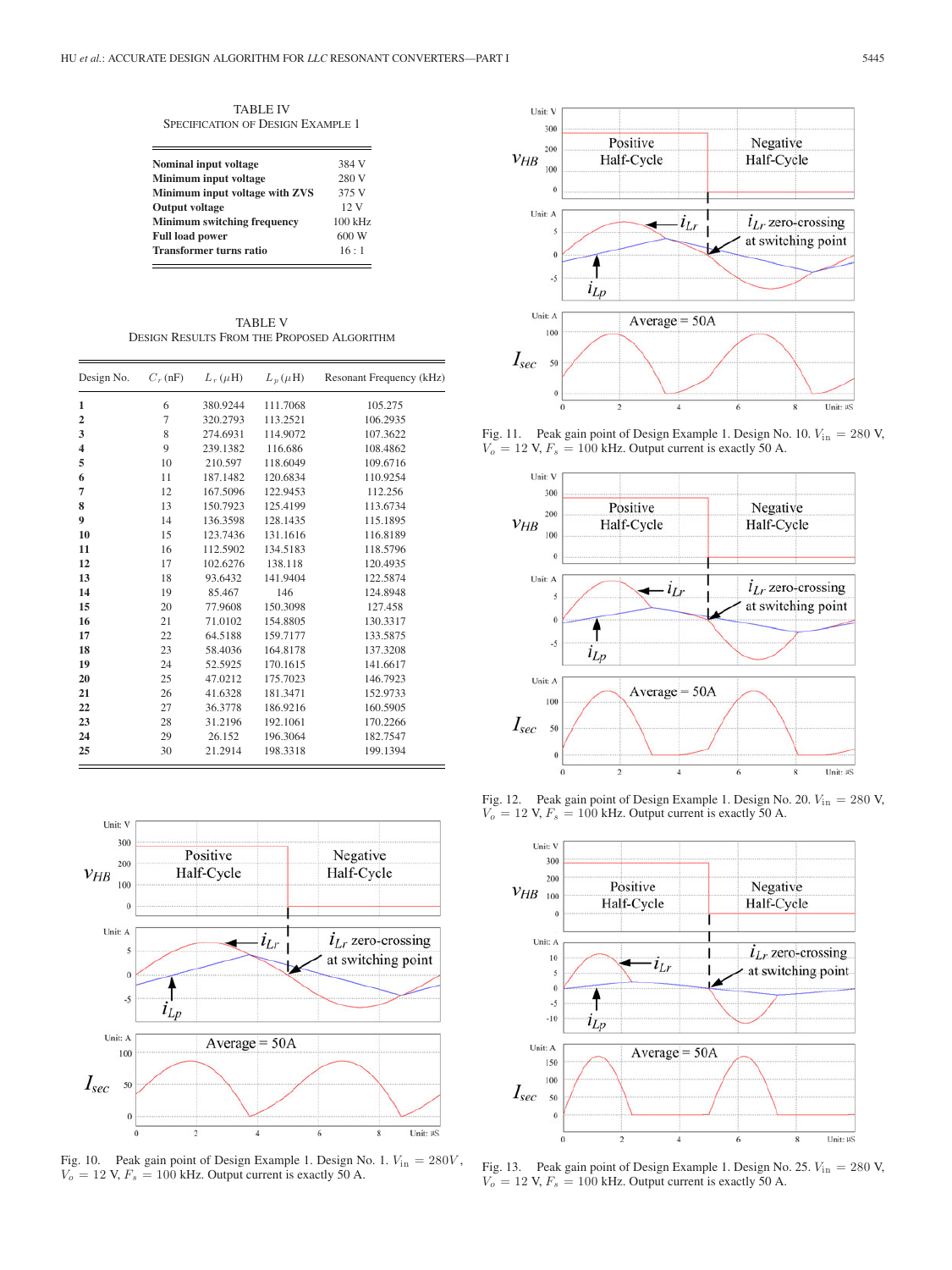design algorithm—the design candidates have the exact peak gain at the exact minimum switching frequency.

# VII. CONCLUSION

This paper proposes a new approach to find optimal design for *LLC* converters. The core of the proposed approach is an accurate algorithm that can find all the possible designs with the exact peak gain value. The algorithm is derived from time-domain models at the peak-gain point, without any approximation. The equations are established using resonant tank waveforms, law of charge conservation, and conservation of energy. Simulation results show that the proposed algorithm is very accurate.

As will be discussed in Part II of this paper, using the proposed algorithm can eliminate overdesign of the peak gain value and thus minimize the component stress. The resultant candidate designs provide different tradeoffs at different operating conditions. Designers can evaluate the candidate designs and find the optimal design for the targeted application. Design tradeoffs and further studies of the proposed algorithm are presented in Part II of this paper.

#### **REFERENCES**

- [1] B.-C. Kim, K.-B. Park, C.-E. Kim, B.-H. Lee, and G.-W. Moon, "LLC resonant converter with adaptive link-voltage variation for a high-powerdensity adapter," *IEEE Trans. Power Electron.*, vol. 25, no. 9, pp. 2248– 2252, Sep. 2010.
- [2] D.-Y. Kim, C.-E. Kim, and G.-W. Moon, "High-efficiency slim adapter with Low-profile transformer structure," *IEEE Trans. Ind. Electron.*, vol. 59, no. 9, pp. 3445–3449, Sep. 2012.
- B. Erkmen and I. Demirel, "A very low profile dual output LLC resonant converter for LCD/LED TV applications," *IEEE Trans. Power Electron.*, vol. 29, no. 7, pp. 3514–3524, Jul. 2014.
- [4] E.-S. Kim, Y.-J. No, S.-M. Lee, B.-G. Chung, J.-S. Lee, M.-S. Park, and D.-Y. Huh, "A low profile LLC resonant converter using novel planar transformer," in *Proc. Appl. Power Electron. Conf. Expo.*, 2012, pp. 1307– 1312.
- [5] M. G. L. Roes, J. L. Duarte, and M. A. M. Hendrix, "Disturbance observerbased control of a dual-output LLC converter for solid-state lighting applications," *IEEE Trans. Power Electron.*, vol. 26, no. 7, pp. 2018–2027, Jul. 2011.
- [6] W. Feng, F. C. Lee, and P. Mattavelli, "Optimal trajectory control of LLC resonant converters for LED PWM dimming," *IEEE Trans. Power Electron.*, vol. 29, no. 2, pp. 979–987, Feb. 2014.
- [7] W. Feng, P. Mattavelli, and F. C. Lee, "Pulsewidth locked loop (PWLL) for automatic resonant frequency tracking in LLC DC-DC transformer (LLC-DCX)," *IEEE Trans. Power Electron.*, vol. 28, no. 4, pp. 1862–1869, Apr. 2013.
- [8] Z. Hu, Y. Qiu, L. Wang, and Y.-F. Liu, "An interleaved LLC resonant converter operating at constant switching frequency," *IEEE Trans. Power Electron.*, vol. 29, no. 6, pp. 2931–2943, Jun. 2014.
- [9] Z. Hu, Y. Qiu, Y.-F. Liu, and P. C. Sen, "A control strategy and design method for interleaved LLC converters operating at variable switching frequency," *IEEE Trans. Power Electron.*, vol. 29, no. 8, pp. 4426–4437, Aug. 2014.
- [10] F. Musavi, M. Craciun, D. S. Gautam, W. Eberle, and W. G. Dunford, "An LLC resonant DC-DC converter for wide output voltage range battery charging applications," *IEEE Trans. Power Electron.*, vol. 28, no. 12, pp. 5437–5445, Dec. 2013.
- [11] H. Hu, X. Fang, F. Chen, Z. J. Shen, and I. Batarseh, "A modified high-efficiency LLC converter with two transformers for wide inputvoltage range applications," *IEEE Trans. Power Electron.*, vol. 28, no. 4, pp. 1946–1960, Apr. 2013.
- [12] Q. Zhang, C. Hu, L. Chen, A. Amirahmadi, N. Kutkut, Z. J. Shen, and I. Batarseh, "A center point iteration MPPT method with application on the frequency-modulated LLC microinverter," *IEEE Trans. Power Electron.*, vol. 29, no. 3, pp. 1262–1274, Mar. 2014.
- [13] K. Jin and X. Ruan, "Hybrid full-bridge three-level LLC resonant converter—A novel DC-DC converter suitable for fuel-cell power system," *IEEE Trans. Ind. Electron.*, vol. 53, no. 5, pp. 1492–1503, Oct. 2006.
- [14] J.-Y. Lee, Y.-S. Jeong, and B.-M. Han, "An isolated DC/DC converter using high-frequency unregulated LLC resonant converter for fuel cell applications," *IEEE Trans. Ind. Electron.*, vol. 58, no. 7, pp. 2926–2934, Jul. 2011.
- [15] D. Dujic, C. Zhao, A. Mester, J. K. Steinke, M. Weiss, S. Lewdeni-Schmid, T. Chaudhuri, and P. Stefanutti, "Power electronic traction transformer— Low voltage prototype," *IEEE Trans. Power Electron.*, vol. 28, no. 12, pp. 5522–5534, Dec. 2013.
- [16] C. Zhao, D. Dujic, M. Akos, J. Steinke, M. Weiss, S. Lewdeni-Schmid, T. Chaudhuri, and P. Stefanutti, "Power electronic traction transformer— Medium voltage prototype," *IEEE Trans. Ind. Electron.*, vol. 61, no. 7, pp. 3257–3268, Jul. 2014.
- [17] D. Dujic, G. K. Steinke, M. Bellini, M. Rahimo, L. Storasta, and J. K. Steinke, "Characterization of 6.5 kV IGBTs for high-power mediumfrequency soft-switched applications," *IEEE Trans. Power Electron.*, vol. 29, no. 2, pp. 906–919, Feb. 2014.
- [18] S. De Simone, C. Adragna, C. Spini, and G. Gattavari, "Design-oriented Steady-state analysis of LLC resonant converters based on FHA," in *Proc. Int. Symp. Power Electron. Elect. Drives, Autom. Motion*, 2006, pp. 200– 207.
- [19] B. Lu, W. Liu, Y. Liang, F. C. Lee, and J. D. Van Wyk, "Optimal design methodology for LLC resonant converter," in *Proc. Appl. Power Electron. Conf. Expo.*, 2006, pp. 533–538.
- [20] H.-S. Choi, "Design consideration of half-bridge LLC resonant converter," *J. Power Electron.*, vol. 7, no. 1, pp. 13–20, 2007.
- [21] R. Beiranvand, B. Rashidian, M. R. Zolghadri, and S. M. H. Alavi, "Optimizing the normalized dead-time and maximum switching frequency of a wide-adjustable-range LLC resonant converter," *IEEE Trans. Power Electron.*, vol. 26, no. 2, pp. 462–472, Feb. 2011.
- [22] R. Beiranvand, B. Rashidian, M. R. Zolghadri, and S. M. H. Alavi, "A design procedure for optimizing the LLC resonant converter as a wide output range voltage source," *IEEE Trans. Power Electron.*, vol. 27, no. 8, pp. 3749–3763, Aug. 2012.
- [23] X. Xie, J. Zhang, C. Zhao, Z. Zhao, and Z. Qian, "Analysis and optimization of LLC resonant converter with a novel over-current protection circuit," *IEEE Trans. Power Electron.*, vol. 22, no. 2, pp. 435–443, Mar. 2007.
- [24] C. Oeder, A. Bucher, J. Stahl, and T. Duerbaum, "A comparison of different design methods for the multiresonant LLC converter with capacitive output filter," in *Proc. Workshop Control Modeling Power Electron.*, 2010, pp. 1–7.
- [25] G. Ivensky, S. Bronshtein, and A. Abramovitz, "Approximate analysis of resonant LLC DC-DC converter," *IEEE Trans. Power Electron.*, vol. 26, no. 11, pp. 3274–3284, Nov. 2011.
- [26] J. F. Lazar and R. Martinelli, "Steady-state analysis of the LLC series resonant converter," in *Proc. Appl. Power Electron. Conf. Expo.*, 2001, vol. 2, pp. 728–735.
- [27] T. Liu, Z. Zhou, A. Xiong, J. Zeng, and J. Ying, "A novel precise design method for LLC series resonant converter," in *Proc. Int. Telecommun. Energy Conf.*, 2006, pp. 1–6.
- [28] C. Adragna, S. De Simone, and C. Spini, "A design methodology for LLC resonant converters based on inspection of resonant tank currents," in *Proc. Appl. Power Electron. Conf. Expo.*, 2008, pp. 1361–1367.
- [29] X. Fang, H. Hu, F. Chen, U. Somani, E. Auadisian, J. Shen, and I. Batarseh, "Efficiency-oriented optimal design of the LLC resonant converter based on peak gain placement," *IEEE Trans. Power Electron.*, vol. 28, no. 5, pp. 2285–2296, May 2013.
- [30] X. Fang, H. Hu, Z. J. Shen, and I. Batarseh, "Operation mode analysis and peak gain approximation of the LLC resonant converter," *IEEE Trans. Power Electron.*, vol. 27, no. 4, pp. 1985–1995, Apr. 2012.
- [31] R. Yu, G. K. Y. Ho, B. M. H. Pong, B. W. K. Ling, and J. Lam, "Computeraided design and optimization of high-efficiency LLC series resonant converter," *IEEE Trans. Power Electron.*, vol. 27, no. 7, pp. 3243–3256, Jul. 2012.
- [32] B. Wang, X. Xin, S. Wu, H. Wu, and J. Ying, "Analysis and implementation of LLC burst mode for light load efficiency improvement," in *Proc. Appl. Power Electron. Conf. Expo.*, 2009, pp. 58–64.
- [33] J. Qin, Z. Moussaoui, J. Liu, and G. Miller, "Light load efficiency enhancement of a LLC resonant converter," in *Proc. Appl. Power Electron. Conf. Expo.*, 2011, pp. 1764–1768.